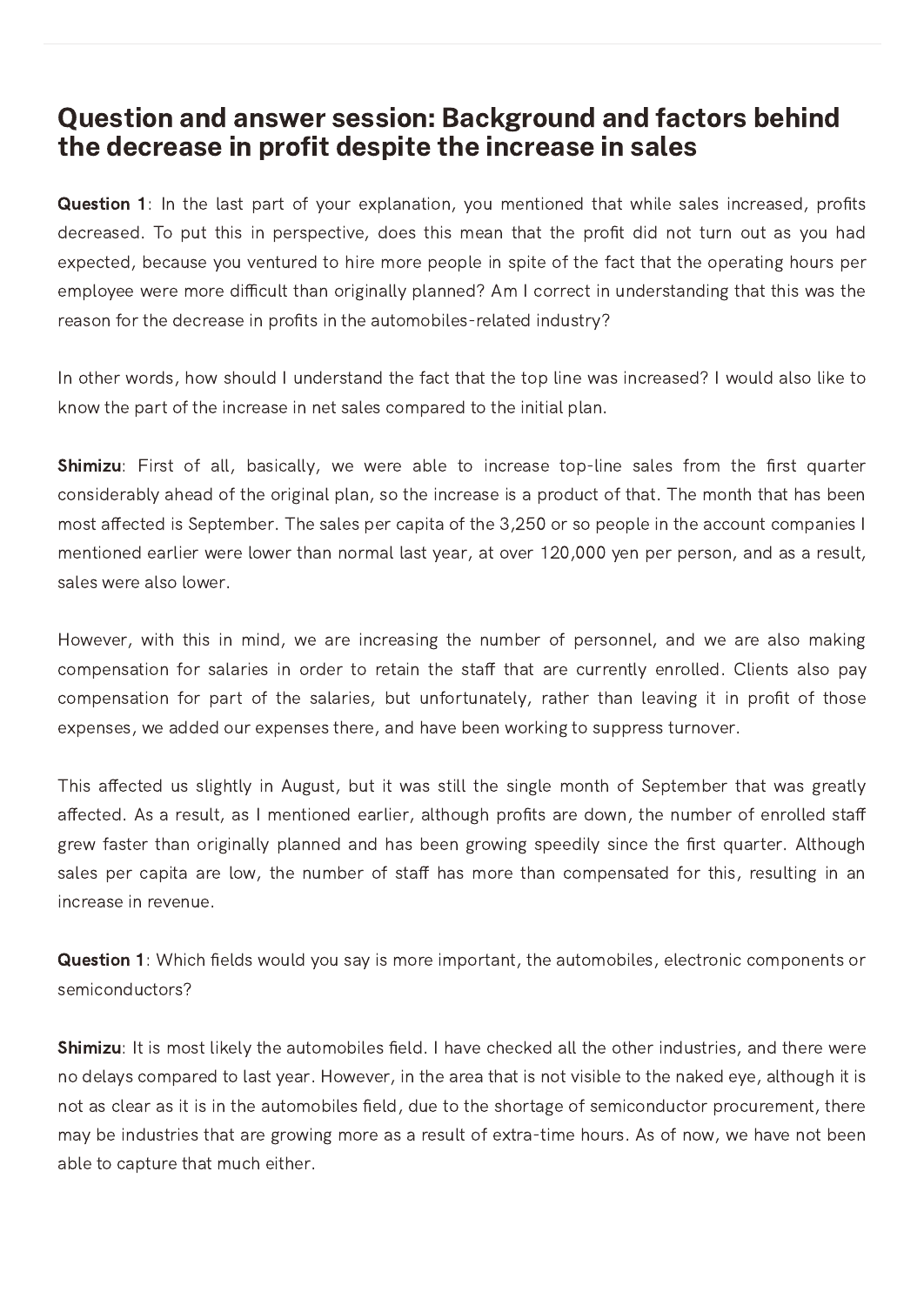Question 1: If that is the case, is it correct to say that the results for all fields except for automobiles are almost as you had originally expected?

Shimizu: You are right.

## Question and answer session: Outlook for final results and targets for new businesses

Question 2: Earlier, you said that if the situation continues to be one where production levels, especially at the largest automobiles manufacturers, come all the way back up in December and January, I heard that it would be much higher than the current downward revisions.

If that were to happen, you talked about investing various expenses upfront in order to make a final jump up toward the final goal of the medium-term management plan. If it looks like you are going to go above 2.4 billion yen in operating profit, do you plan to look ahead and make a complete turnaround this fiscal year and spend money on various expenses upfront?

Since you have revised it once now, if it looks like you are going to go up toward the original 3 billion yen, will you aim for financial results that will make profits in a natural manner, or what is your approach to financial results?

My other question is about your target of 500 million yen for new businesses during this fiscal year. Earlier, you explained that you have created a prototype for an AI solution service and that sales will start to rise from the second half. As a result, can you confirm whether or not you think you will be able to clear the 500 million yen target?

Shimizu: Regarding your first question, we have revised our operating profit by 600 million yen for the current fiscal year, but in fact, we have not dropped any investments that would originally lead to the next fiscal year. Earlier, I mentioned the part that will exceed 4 billion yen in the next fiscal year, but if, for example, February and March are at the same level as December and January, we will probably have an unprecedented profit structure. I think that part of the financial results will be based on the current base and profits at the end of the fiscal year.

There is also a question of how we read it, but is not good to accumulate it with wishful thinking without being able to get information from our clients.Since we have written about February and March as being at normal levels, my forecast is that we will not fall below these levels.

As for new businesses, in addition to AI and annotation, there is also HR Tech, which is flourishing in the US. We have already started some trials using HR Tech in our existing business areas. We will firmly verify these trials, and make external sales of this service afterwards. To be frank, the time frame for recording sales of new businesses may shift.